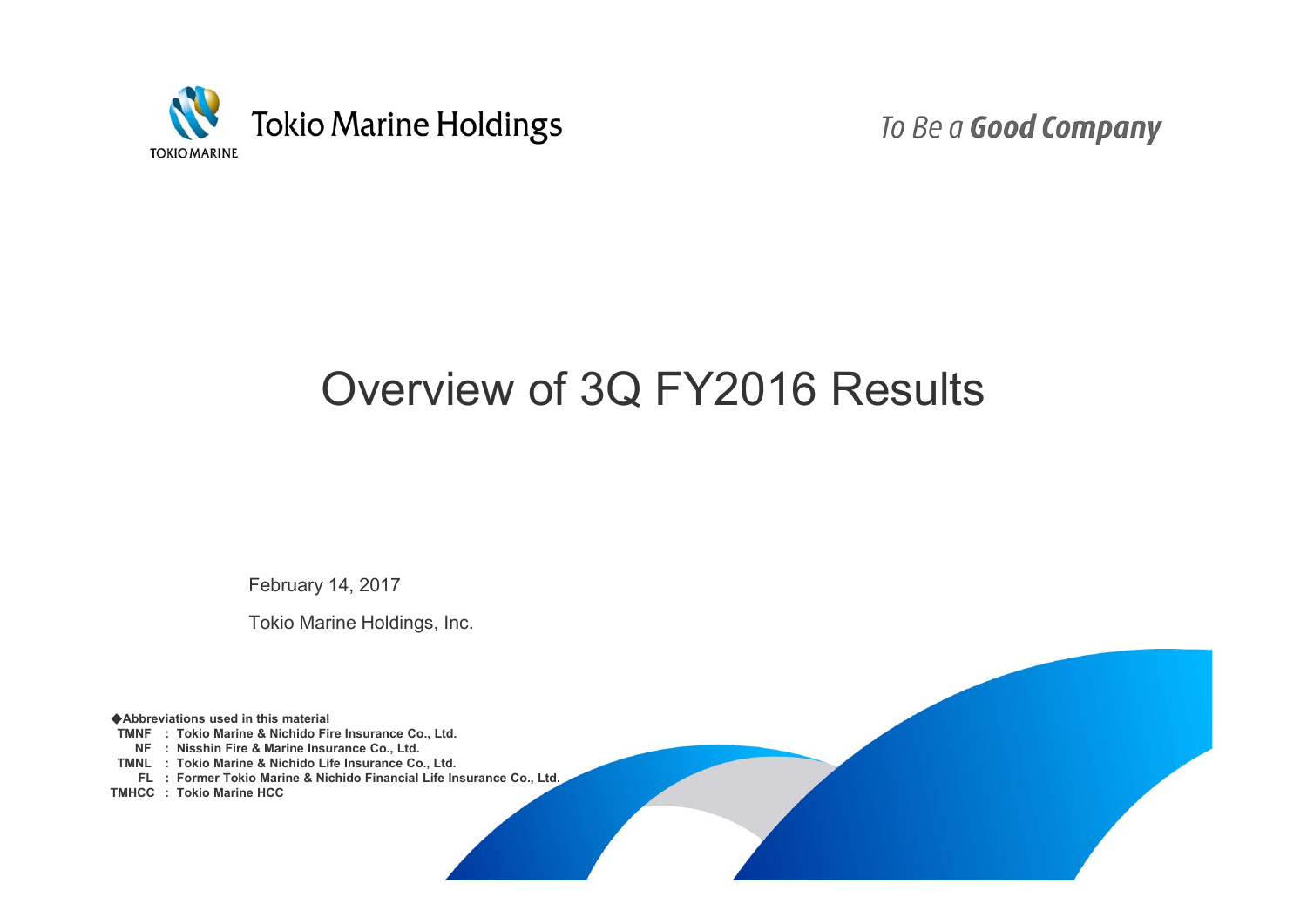# **Table of Contents**



## ■ **3Q FY2016 Results**

| <b>Consolidated Results</b><br>- Overview<br>- Ordinary Profit                                                                                                                           |  |
|------------------------------------------------------------------------------------------------------------------------------------------------------------------------------------------|--|
| • Adjusted Net Income<br>- Adjusted Net Income                                                                                                                                           |  |
| <b>Domestic Non-Life</b><br>- TMNF Financial Results<br><b>TMNF Combined Ratio</b><br><b>TMNF NPW &amp; Loss Ratio</b><br><b>TMNF Asset Management Results</b><br>- NF Financial Results |  |
| • Domestic Life<br>- TMNL Financial Results                                                                                                                                              |  |
| <b>International Insurance Business</b><br>- Net Premiums Written<br>- Business Unit Profits<br>- North America (Breakdown)                                                              |  |

|                                                | <reference></reference>                                | FX rate (USD/JPY)                                           |                                                              |
|------------------------------------------------|--------------------------------------------------------|-------------------------------------------------------------|--------------------------------------------------------------|
|                                                |                                                        | FY2015                                                      | FY2016                                                       |
|                                                | End of Dec.<br>(Domestic non-life and life businesses) | JPY 120.61<br>(JPY 0.44 depreciation<br>from end-Mar. 2015) | JPY 116.49<br>(JPY 3.81 depreciation<br>from end-Mar. 2016)  |
| Copyright (c) 2017 Tokio Marine Holdings, Inc. | End of Sep.<br>(International insurance business)      | JPY 119.96<br>(JPY 0.59 appreciation<br>from end-Dec. 2014) | JPY 101.12<br>(JPY 19.49 appreciation<br>from end-Dec. 2015) |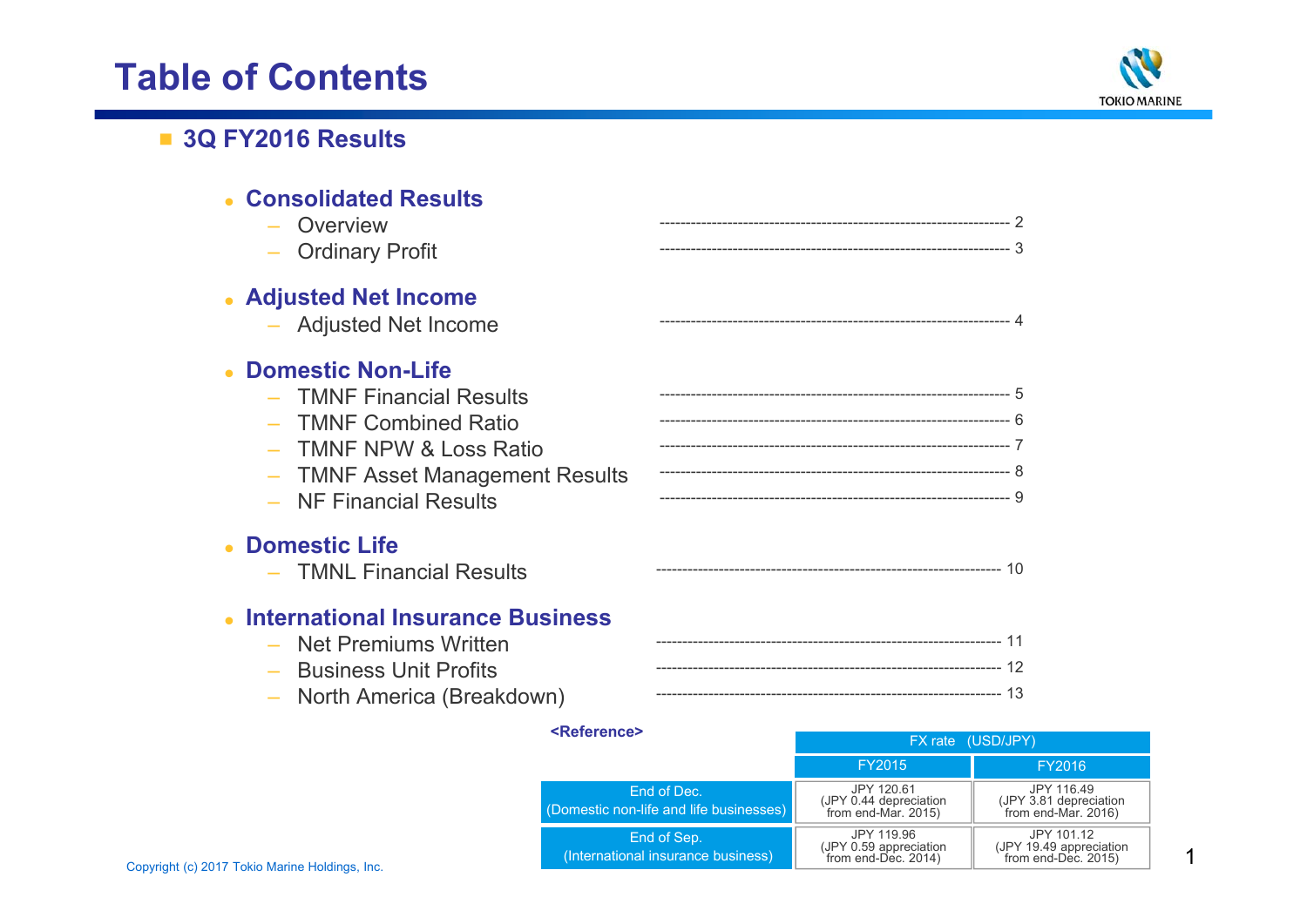# Copyright (c) 2017 Tokio Marine Holdings, Inc. 2008 2018 2019 12:00 12:00 2018 2019 12:00 2017 Tokio Marine Holdings, Inc.

FY20153Q

## **Consolidated Results Overview (1) 3Q FY2016 Results - Consolidated Results- <sup>1</sup> Consolidated**

- Net premiums written increased due to TMHCC consolidation, etc. despite decreases at overseas subsidiaries owing to the stronger ven and in fire at TMNF
- Life insurance premiums increased due to an increase in in-force policies and a decrease in surrender of variable annuities in domestic life business as well as TMHCC consolidation, etc.
- Ordinary profit and net income attributable to owners of the parent increased due to an increase in underwriting profit in domestic non-life business, etc.
- Adjusted net income, which excludes the effect of provision for catastrophe loss reserves and amortization of goodwill associated with TMHCC, etc., increased



FY20163Q

|                                                 |               |               | (billions of yen, except for %) |           |  |
|-------------------------------------------------|---------------|---------------|---------------------------------|-----------|--|
|                                                 | <b>FY2015</b> | <b>FY2016</b> |                                 | YoY       |  |
|                                                 | 3Q            | 3Q            | Change                          | %         |  |
| <b>Ordinary income (TMHD Consolidated)</b>      | 3,345.3       | 3,812.4       | 467.1                           | + 14.0%   |  |
| Net premiums written (TMHD Consolidated)        | 2.498.2       | 2,538.9       | 40.6                            | $+1.6%$   |  |
| Life insurance premiums (TMHD Consolidated)     | 255.3         | 633.1         | 377.7                           | $+147.9%$ |  |
|                                                 |               |               |                                 |           |  |
| <b>Ordinary profit (TMHD Consolidated)</b>      | 250.2         | 315.7         | 65.5                            | + 26.2%   |  |
| Tokio Marine & Nichido                          | 291.1         | 244.8         | $-46.3$                         | $-15.9%$  |  |
| <b>Nisshin Fire</b>                             | 5.6           | 5.5           | $-0.1$                          | $-2.7%$   |  |
| Tokio Marine & Nichido Life                     | 24.1          | 17.4          | $-6.6$                          | $-27.7%$  |  |
| Overseas subsidiaries                           | 100.5         | 118.7         | 18.2                            | $+18.1%$  |  |
| Financial and general                           | 4.1           | 4.5           | 0.4                             | $+9.7%$   |  |
| Others (Consolidation adjustments, etc.)        | $-175.4$      | $-75.3$       | 100.1                           |           |  |
|                                                 |               |               |                                 |           |  |
| Net income attributable to owners of the parent | 180.9:        | 228.1         | 47.2                            | + 26.1%   |  |
| Tokio Marine & Nichido                          | 256.0         | 193.0         | $-63.0$                         | $-24.6%$  |  |
| Nisshin Fire                                    | 3.8           | 3.8           | 0.0                             | $+0.5%$   |  |
| Tokio Marine & Nichido Life                     | 16.7          | 11.8          | $-4.8$                          | $-29.0%$  |  |
| Overseas subsidiaries                           | 75.9          | 92.5          | 16.5                            | $+21.8%$  |  |
| Financial and general                           | 2.7           | 2.9           | 0.1                             | $+6.7%$   |  |
| Others (Consolidation adjustments, etc.)        | $-174.3$      | $-76.0$       | 98.3                            |           |  |

| <b>KPI for the Group Total</b> |     |       |      |         |
|--------------------------------|-----|-------|------|---------|
| ■Adiusted net income           | 243 | 319.9 | 76.9 | + 31.6% |

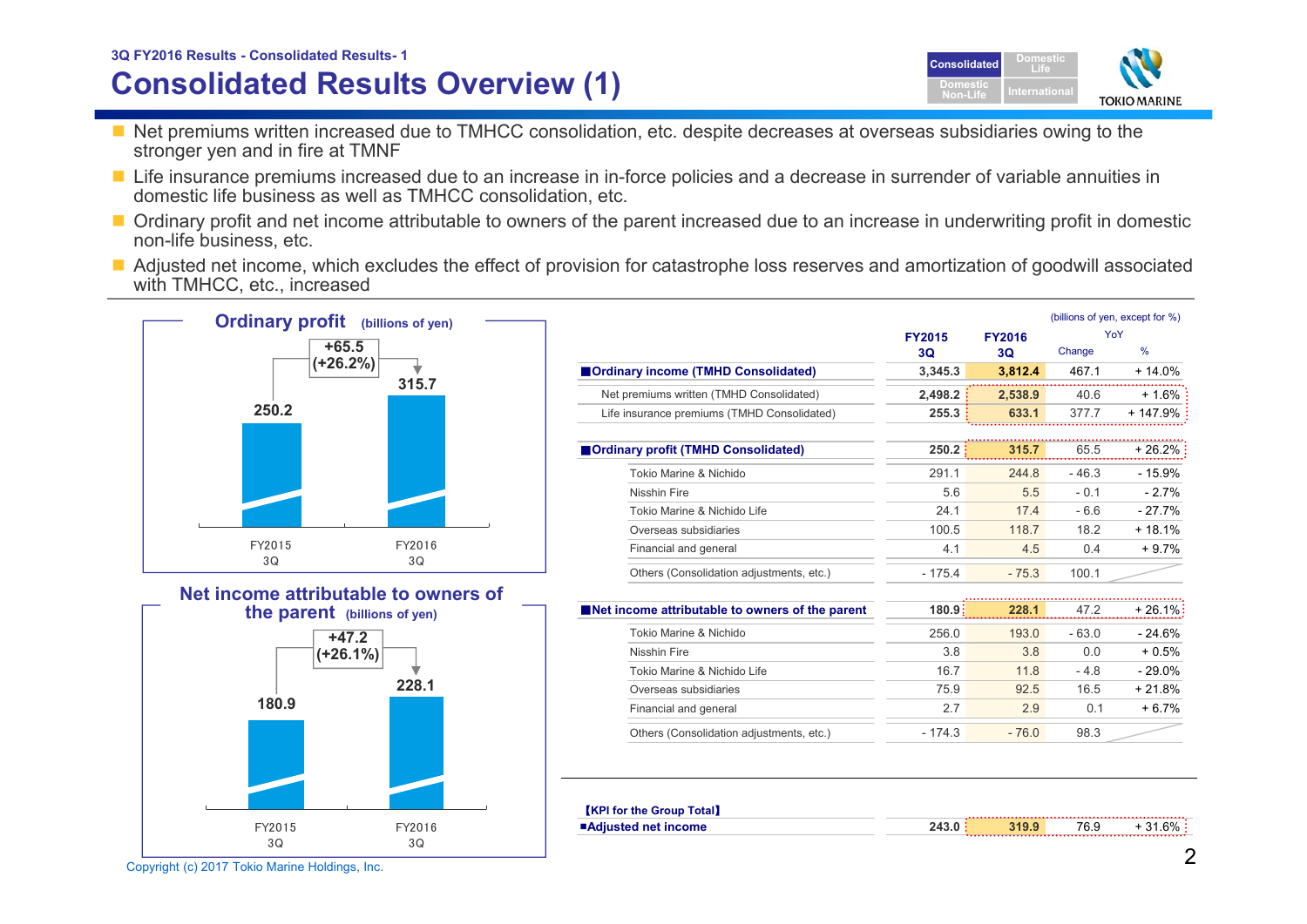## **Consolidated Results Overview (2) 3Q FY2016 Results - Consolidated Results- 2**







On this page, figures of each business domain are calculated as follows, and they differ form segment information in the Summary Report.

DNL (Domestic Non-life) : Total of TMNF and NF

- DL (Domestic life) : TMNL
- Ovs (Overseas subsidiaries)
- F&G (Financial & General)
- Adj, etc (Consolidation adjustments, etc.)
	- : Total of the followings: i) purchase method adjustments ii) amortization of goodwill and negative goodwill iii) others (elimination, etc.)

Domestic Non-Life

Decreased by ¥46.4B YoY mainly due to the following factors at TMNF:

- **•** Increase in underwriting profit mainly due to:
	- i. Increase in net premiums earned
	- ii. Decrease in net incurred losses relating to natural catastrophes
	- iii. Decrease in net provision for catastrophe loss reserves
- $\bullet$  Decrease in net investment income and other mainly due to the reversal effect of an increase in dividends income from overseas and domestic subsidiaries in FY2015

### Domestic Life

 $\bullet$  Decreased due to a decrease in gains on sales of securities and the reversal effect of take down of contingency reserves in FY2015 relating to variable annuities, etc.

## Overseas Subsidiaries

 $\bullet$  Increased mainly due to profit contribution from TMHCC consolidation despite the stronger yen

## Consolidation Adjustments, etc.

 $\bullet$  Negative adjustment decreased due to a decrease in dividends income from consolidated subsidiaries at TMNF despite an increase in amortization of goodwill associated with TMHCC consolidation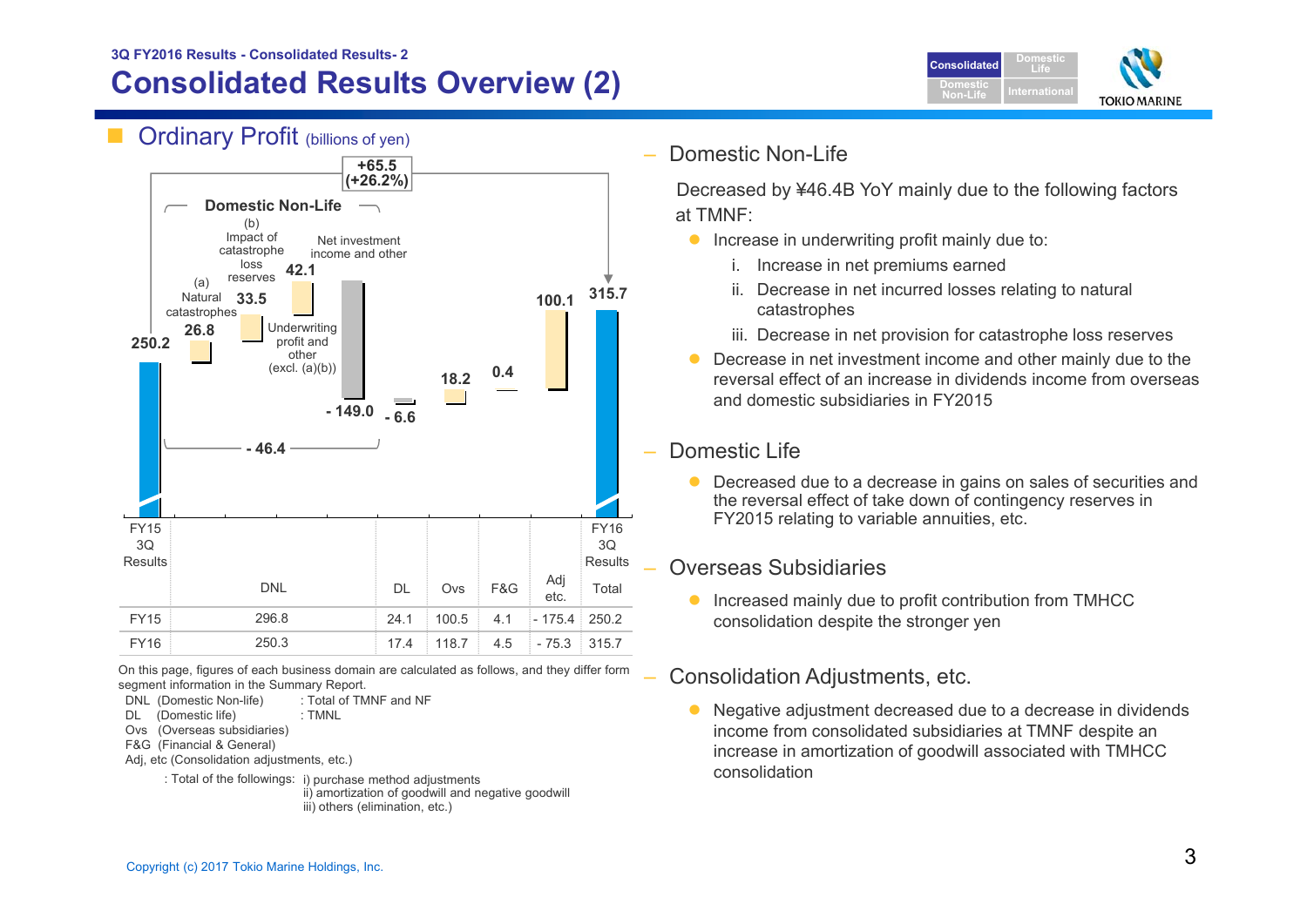## **3Q FY2016 Results - Adjusted Net Income Adjusted Net Income (Group Total)**



## ■ Adjusted Net Income for 3Q FY2016 increased by ¥76.9B YoY to ¥319.9B

**(billions of yen)** 

#### •**Reconciliation\*1**

|                                                                                                                                                                         |                                                   |                                       | ווט צווטווויוואן     |
|-------------------------------------------------------------------------------------------------------------------------------------------------------------------------|---------------------------------------------------|---------------------------------------|----------------------|
| Note: Factors positive to profit are<br>showed with "plus signs"                                                                                                        | <b>FY2015</b><br>3 <sub>O</sub><br><b>Results</b> | <b>FY2016</b><br>30<br><b>Results</b> | YoY<br><b>Change</b> |
| Net income attributable to owners of the parent<br>(consolidated)                                                                                                       | 180.9                                             | 228.1                                 | 47.2                 |
| Provision for catastrophe loss reserves <sup>*2</sup>                                                                                                                   | $+51.1$                                           | $+272$                                | $-23.9$              |
| Provision for contingency reserves <sup>2</sup>                                                                                                                         | $-0.6$                                            | $+2.5$                                | 3.1                  |
| Provision for price fluctuation reserves <sup>*2</sup>                                                                                                                  | $+2.9$                                            | $+3.1$                                | 0.2                  |
| Gains or losses on sales or valuation of ALM <sup>*3</sup> bonds<br>and interest rate swaps                                                                             | $-7.9$                                            | $+1.3$                                | 9.2                  |
| Gains or losses on sales or valuation of fixed assets<br>and business investment equities<br>(FY2015 Results: Gains or losses on sales or valuation of<br>fixed assets) | $+1.2$                                            | $-4.2$                                | $-5.4$               |
| Amortization of goodwill and other intangible fixed<br>assets                                                                                                           | $+23.5$                                           | $+63.6$                               | 40.1                 |
| Other extraordinary gains/losses,<br>valuation allowances, etc.                                                                                                         | $-8.1$                                            | $-1.9$                                | 6.2                  |
| <b>Adjusted Net Income</b>                                                                                                                                              | 243.0                                             | 319.9                                 | 76.9                 |

\*1: Each adjustment is on an after-tax basis

\*2: Reversals are subtracted

\*3: ALM: Asset Liability Management. Excluded as counter balance items against market value fluctuations of liabilities under ALM

- Changes in reconciliation YoY
	- **N** Decrease in reconciling amount since provision for catastrophe loss reserves decreased mainly due to lowering of provision rate in auto group at TMNF
	- $\lambda$  Increase in reconciling amount since amortization of goodwill and other intangible fixed assets increased due to TMHCC consolidation

#### $\bullet$ **Definition of Adjusted Net Income**

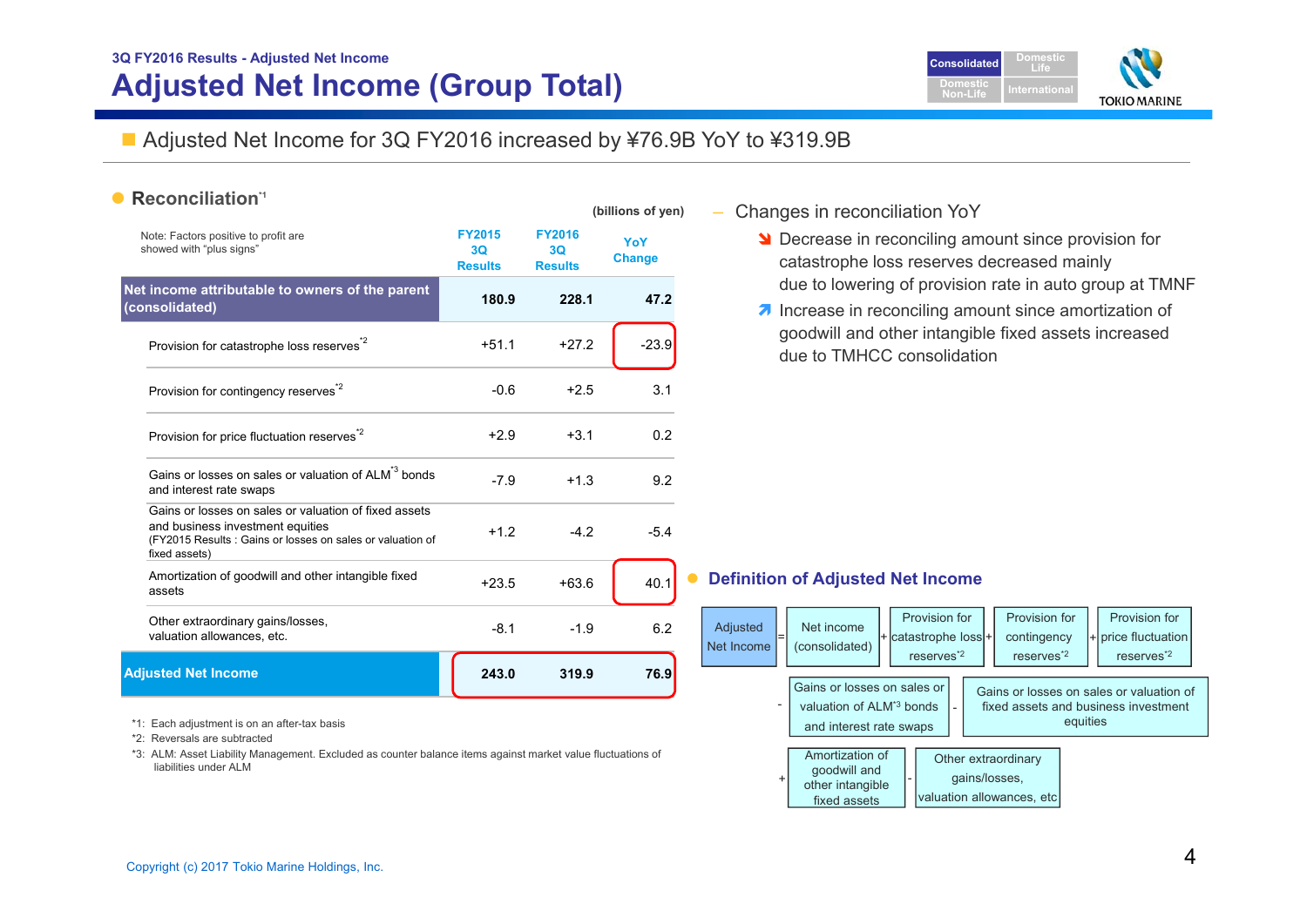# **TMNF Financial Results**



# **Changes in Major P/L Items** (billions of yen)

|                                                                                          |                  | FY2015<br>3Q<br><b>Results</b> | FY2016<br>3Q<br><b>Results</b> | YoY<br>Change |
|------------------------------------------------------------------------------------------|------------------|--------------------------------|--------------------------------|---------------|
| <b>Underwriting profit/loss</b>                                                          |                  | $-4.0$                         | 99.7                           | 103.7         |
| (Underwriting profit/loss: excluding provision/reversal of<br>catastrophe loss reserves) |                  | 65.1                           | 133.3                          | 68.2          |
| Net premiums written (Private insurance)                                                 |                  | 1,388.7                        | 1,371.8                        | $-16.8$       |
| Net premiums earned (Private insurance)                                                  |                  | 1,339.4                        | 1,368.7                        | 29.2          |
| Net incurred losses (Private insurance)*                                                 |                  | $-822.7$                       | $-789.7$                       | 32.9          |
| Natural catastrophe losses                                                               |                  | $-67.8$                        | $-43.6$                        | 24.2          |
| Provision/Reversal of foreign currency denominated<br>outstanding claims reserves        |                  | $-0.3$                         | $-3.3$                         | $-3.0$        |
|                                                                                          | Other than above | $-754.4$                       | $-742.7$                       | 11.7          |
| Business expenses (Private insurance)                                                    |                  | $-446.1$                       | $-441.8$                       | 4.3           |
| Provision/Reversal of catastrophe loss reserves                                          |                  | $-69.1$                        | $-33.6$                        | 35.5          |
|                                                                                          | Auto             | $-44.9$                        | $-12.9$                        | 31.9          |
|                                                                                          | Fire             | $-9.5$                         | $-11.5$                        | $-1.9$        |
| Net investment income (loss) and other                                                   |                  | 294.3                          | 146.5                          | $-147.8$      |
| Net investment income/loss                                                               |                  | 302.9                          | 160.3                          | $-142.5$      |
| Interest and dividends                                                                   |                  | 253.9                          | 124.2                          | $-129.6$      |
| Dividends from foreign stocks                                                            |                  | 146.5                          | 34.2                           | $-112.2$      |
| Gains/Losses on sales of securities                                                      |                  | 74.5                           | 78.0                           | 3.5           |
| Impairment losses on securities                                                          |                  | - 0.6                          | $-0.7$                         | $-0.1$        |
| Gains/Losses on derivatives                                                              |                  | 12.8                           | $-1.8$                         | $-14.7$       |
| <b>Ordinary profit/loss</b>                                                              |                  | 291.1                          | 244.8                          | $-46.3$       |
| <b>Extraordinary gains/losses</b>                                                        |                  | $-5.2$                         | 3.9                            | 9.1           |
| <b>Net income/loss</b>                                                                   |                  | 256.0                          | 193.0                          | $-63.0$       |

\*Including loss adjustment expenses

(Notes)

1. Plus and minus of the figures in the above table correspond to positive and negative to profit respectively 2. Private insurance includes all lines excluding compulsory automobile liability insurance and

residential earthquake insurance

– Underwriting Profit

### Increased by ¥103.7B YoY to ¥99.7B

- Net premiums written (Private insurance):
	- **S** Fire: Decreased mainly due to (i) a decline in unit premiums associated with shortening of insurance period for long-term policies and (ii) the reversal effect of an increase in FY2015 due to policy review by customers before the product revisions
	- Auto: Increased mainly due to product and rate revisions in the past as well as an increase in the number of policies

(See P.7 for details)

- Net incurred losses (Private insurance):
	- **7** Decrease in net incurred losses relating to natural catastrophes
	- Increase in provision for reserves for foreign currency denominated outstanding claims as the depreciation of the yen from the end of March 2016 to the end of Dec. 2016 was larger than that of the end of March 2015 to the end of Dec. 2015
	- **7** Reversal effect of an increase in FY2015 due to large losses and an increase in net incurred losses in auto relating to accidents occurred in past fiscal years
- **Business expenses (Private insurance):** 
	- **7** Decrease in agency commissions mainly due to premiums decrease in fire
- **Catastrophe loss reserves:** 
	- **7** Decrease in net provision mainly due to the lowering of the provision rate in auto group

– Net Investment Income and Other (See P.8 for details)

Decreased by ¥147.8B YoY to ¥146.5B mainly due to a decrease in dividends from overseas and domestic subsidiaries

Net Income

<sup>ssidential earthquake insurance</sup><br>Copyright (c) 2017 Tokio Marine Holdings, Inc. as an increase in gains on sales of fixed assets, etc. 5 Decreased by ¥63.0B YoY to ¥193.0B due to the factors above, as well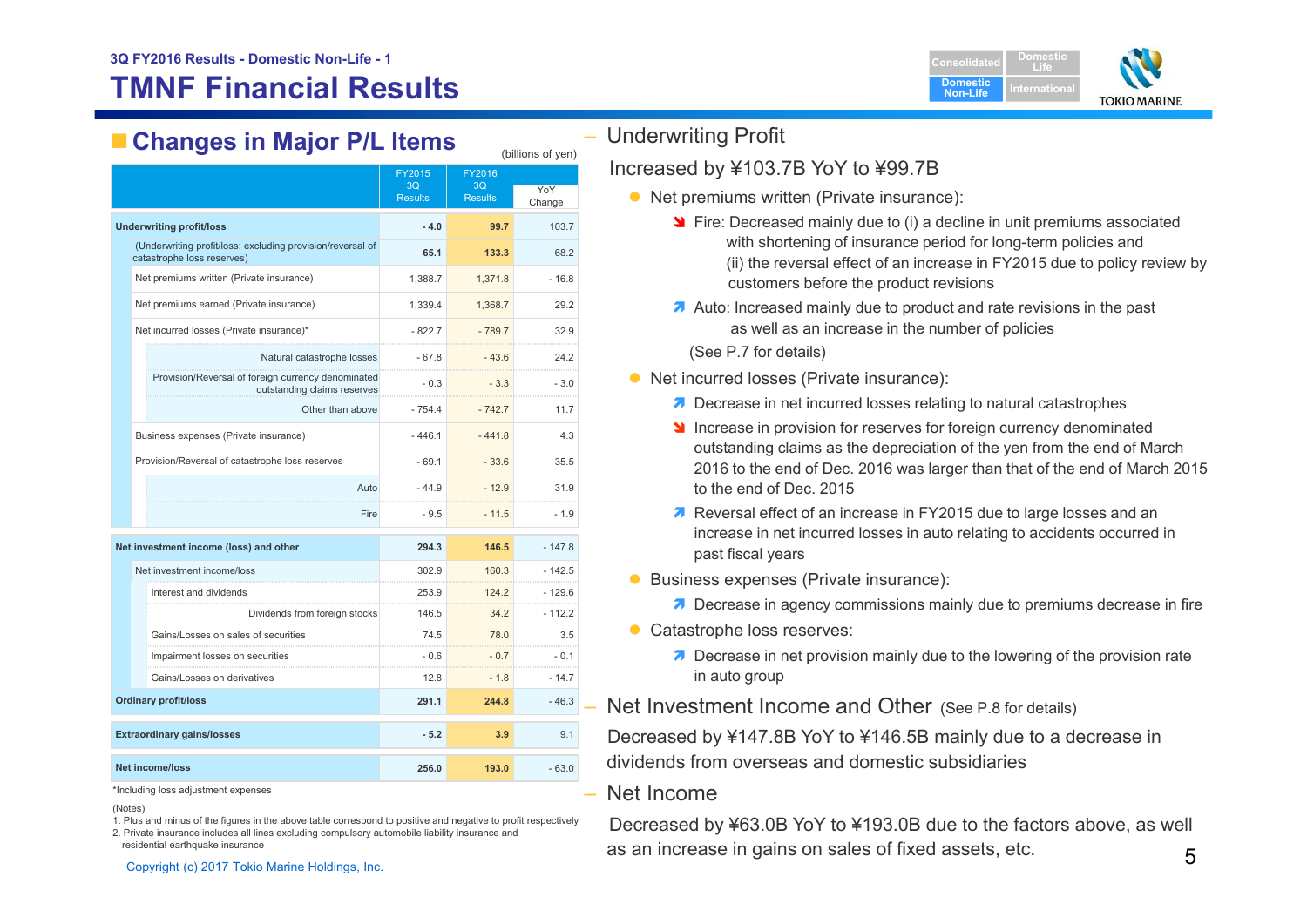# **TMNF Combined Ratio**



## ■ Combined Ratio (Private insurance: E/I basis)



|                          |                                |                                       |                                | (billions of yen) |
|--------------------------|--------------------------------|---------------------------------------|--------------------------------|-------------------|
|                          | FY2014<br>3Q<br><b>Results</b> | <b>FY2015</b><br>3Q<br><b>Results</b> | FY2016<br>3Q<br><b>Results</b> | YoY<br>Change     |
| Net premiums written     | 1,308.9                        | 1,388.7                               | 1,371.8                        | $-16.8$           |
| Net incurred losses*     | 768.6                          | 822.7                                 | 789.7                          | $-32.9$           |
| <b>Business expenses</b> | 417.4                          | 446.1                                 | 441.8                          | $-4.3$            |
| Corporate expenses       | 160.0                          | 170.3                                 | 170.0                          | $-0.3$            |
| Agency commissions       | 257.4                          | 275.8                                 | 271.8                          | $-3.9$            |
| (Reference)              |                                |                                       |                                |                   |

| <b>Private insurance</b><br>W/P combined ratio* | 90.1% | $89.0\%$ | 88.5% | - 0.5pt |
|-------------------------------------------------|-------|----------|-------|---------|
| <b>Private insurance</b><br>W/P loss ratio*     | 58.2% | 56.8%    | 56.3% | - 0.6pt |

– E/I Basis Loss Ratio

- Net incurred losses decreased mainly due to the following factors and E/I basis loss ratio improved by 3.7 points YoY to 57.7%
	- **7** Decrease in net incurred losses relating to natural catastrophes
	- **N**  Increase in provision for reserves for foreign currency denominated outstanding claims as the depreciation of the yen from the end of March 2016 to the end of Dec. 2016 was larger than that of the end of March 2015 to the end of Dec. 2015
	- 2 Reversal effect of large losses in FY2015

## – Expense Ratio

● Worsened by 0.1 points YoY to 32.2% due to a decrease in net premiums written despite a decrease in business expenses

\* Including loss adjustment expenses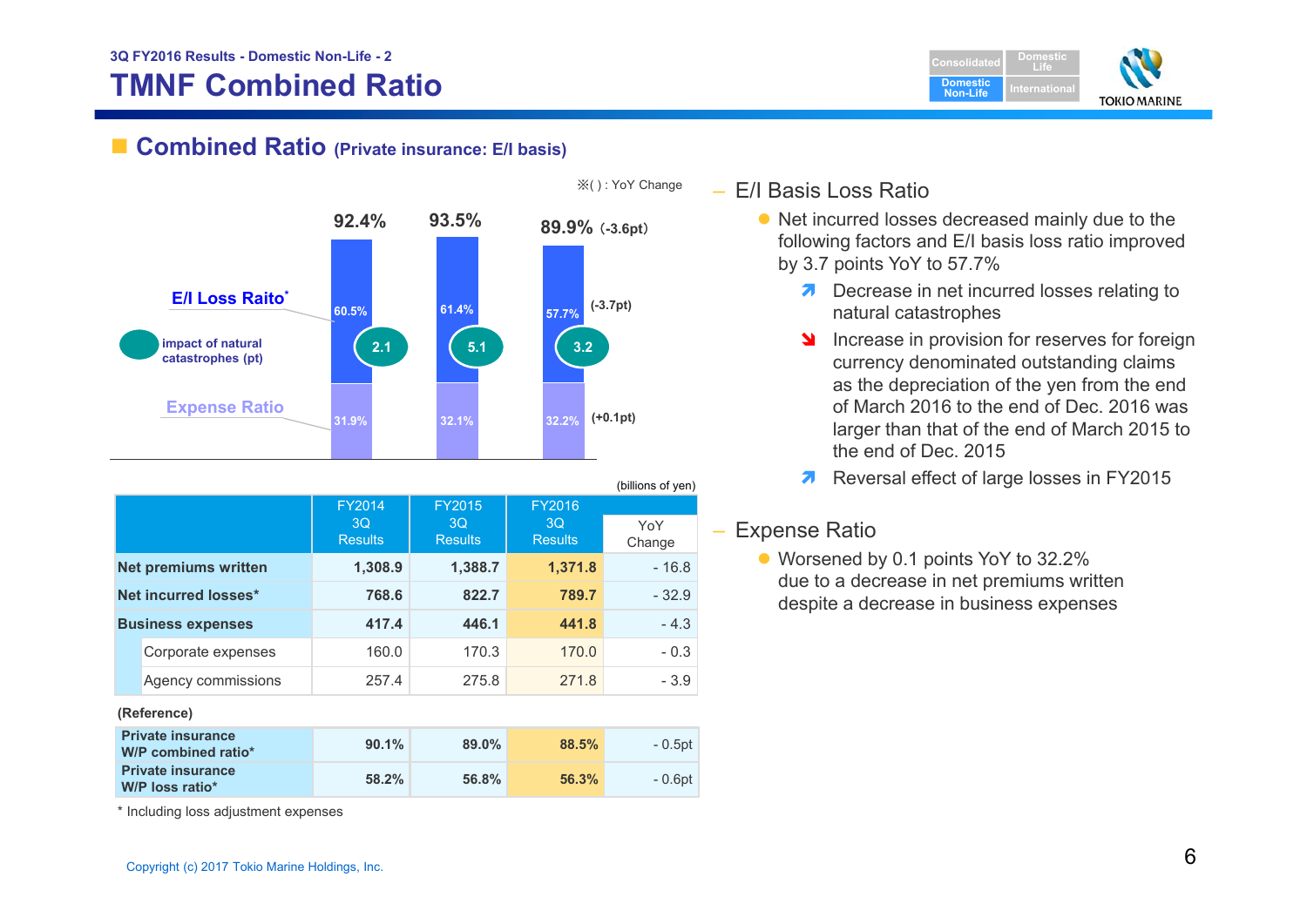# **TMNF NPW & Loss Ratio**



## **Net Premiums Written by Line**

| (billions of yen, except for %)          |                |                |         |          |
|------------------------------------------|----------------|----------------|---------|----------|
|                                          | FY2015         | FY2016         |         |          |
|                                          | 3Q             | 3 <sub>O</sub> | YoY     |          |
|                                          | <b>Results</b> | <b>Results</b> | Change  | $\%$     |
| <b>Fire</b>                              | 228.4          | 198.4          | $-29.9$ | $-13.1%$ |
| <b>Marine</b>                            | 49.8           | 43.3           | $-6.5$  | $-13.1%$ |
| P.A.                                     | 137.0          | 136.1          | $-0.8$  | $-0.6%$  |
| Auto                                     | 770.9          | 786.6          | 15.6    | 2.0%     |
| <b>CALI</b>                              | 214.8          | 209.0          | $-5.7$  | $-2.7%$  |
| Other                                    | 203.5          | 208.4          | 4.8     | 2.4%     |
| <b>Total</b>                             | 1,604.6        | 1,582.0        | $-22.6$ | $-1.4%$  |
| <b>Private insurance</b><br><b>Total</b> | 1,388.7        | 1,371.8        | $-16.8$ | $-1.2%$  |

# ■ **E/I Loss Ratio by Line**

|                                          | FY2015               | FY2016               |               |
|------------------------------------------|----------------------|----------------------|---------------|
|                                          | 3Q<br><b>Results</b> | 3Q<br><b>Results</b> | YoY<br>Change |
| Fire                                     | 62.0%                | 52.1%                | $-9.9pt$      |
| <b>Marine</b>                            | 65.2%                | 50.1%                | $-15.1pt$     |
| P.A.                                     | 53.5%                | 50.9%                | $-2.6pt$      |
| Auto                                     | 62.1%                | 60.5%                | $-1.5pt$      |
| Other                                    | 62.5%                | 58.5%                | $-4.1pt$      |
| <b>Private insurance</b><br><b>Total</b> | 61.4%                | 57.7%                | $-3.7pt$      |

### – Major Factors of Changes in NPW

- $\bullet$  Fire: Decreased mainly due to (i) a decline in unit premiums associated with shortening of insurance period for long-term policies and (ii) the reversal effect of an increase in FY2015 owing to policy review by customers before the product revision
- Marine: Decreased mainly due to the appreciation of the yen
- Auto: Increased mainly due to product and rate revisions in the past as well as an increase in the number of policies
- Other: Increased mainly due to revenue growth in "Super Business Insurance" as well as premium shift of some sub-lines from the "P.A." category
- Major Factors of Changes in E/I Loss Ratio
	- $\bullet$  Fire: Improved mainly due to a decrease in net incurred losses relating to natural catastrophes
- Marine: Improved due to the reversal effect of large losses in FY2015, etc.
- $\bullet$  Auto: Improved mainly due to the reversal effect of an increase in net incurred losses in FY2015 relating to accidents occurred in past fiscal years
- Other: Improved due to the reversal effect of large losses in FY2015, etc.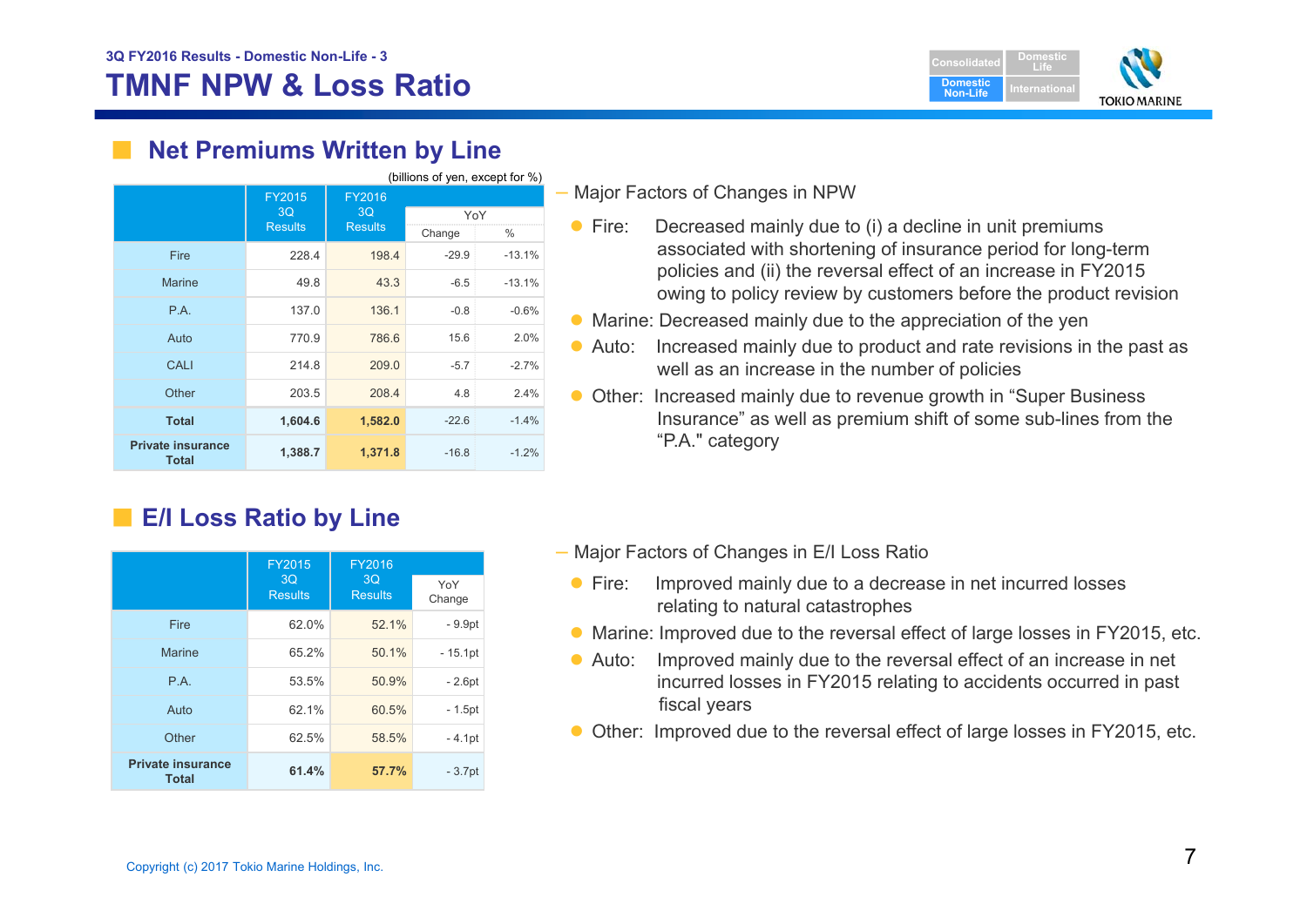# **TMNF Asset Management Results**



## ■ Net Investment Income and Other

| (billions of yen)                                    |                |                |          |
|------------------------------------------------------|----------------|----------------|----------|
|                                                      | <b>FY2015</b>  | <b>FY2016</b>  |          |
|                                                      | 3 <sub>O</sub> | 3 <sub>O</sub> | YoY      |
|                                                      | <b>Results</b> | <b>Results</b> | Change   |
| Net investment income and other                      | 294.3          | 146.5          | $-147.8$ |
| Net investment income                                | 302.9          | 160.3          | $-142.5$ |
| Net interest and dividends income                    | 217.4          | 88.2           | $-129.1$ |
| Interest and dividends                               | 253.9          | 124.2          | $-129.6$ |
| Dividends from domestic stocks                       | 61.5           | 51.0           | - 10.5   |
| Dividends from foreign stocks                        | 146.5          | 34.2           | $-112.2$ |
| Income from domestic bonds                           | 21.1           | 19.4           | $-1.6$   |
| Income from foreign bonds                            | 4.5            | 4.0            | $-0.4$   |
| Income from other domestic securities*1              | 0.2            | 0.0            | $-0.1$   |
| Income from other foreign securities*2               | 10.3           | 6.8            | $-3.4$   |
| Transfer of investment income<br>on deposit premiums | $-36.4$        | $-35.9$        | 04       |
| Net capital gains                                    | 85.4           | 72.0           | $-13.3$  |
| Gains/Losses on sales of securities                  | 74.5           | 78.0           | 3.5      |
| Impairment losses on securities                      | $-0.6$         | $-0.7$         | $-0.1$   |
| Impairment losses on domestic stocks                 | $-0.6$         | $-07$          | $-0.1$   |
| Gains/Losses on derivatives                          | 12.8           | $-18$          | $-147$   |
| Other investment income and expenses                 | $-3.3$         | $-3.1$         | 0.2      |
| Others                                               | 21             | $-0.1$         | -22      |
| Other ordinary income and expenses                   | $-8.5$         | $-13.8$        | $-5.2$   |

\*1. Income from domestic securities excluding domestic stocks and domestic bonds

Note: Plus and minus of the figures in the above table correspond to positive and negative to profit respectively

## ■ Sales of Business-Related Equities

|                                    |                      |                      | (billions of yen) |
|------------------------------------|----------------------|----------------------|-------------------|
|                                    | FY2015<br>FY2016     |                      |                   |
|                                    | 3Q<br><b>Results</b> | 3Q<br><b>Results</b> | YoY<br>Change     |
| Sales of business-related equities | 97                   | 97                   |                   |

- Net investment income and other decreased by ¥147.8B YoY to ¥146.5B
	- $\bullet$  Net interest and dividends income decreased by ¥129.1B YoY to ¥88.2B mainly due to the following factors:
		- **N** Dividends from foreign stocks:
			- $\checkmark$  Reversal effect of an increase in dividends income from overseas subsidiaries including dividends for financing TMHCC acquisition in FY2015
		- Dividends from domestic stocks:
			- $\checkmark$  Reversal effect of an increase in dividends income from domestic subsidiaries in FY2015
	- $\bullet$  Net capital gains decreased by ¥13.3B YoY to ¥72.0B mainly due to the following factors:
		- Stains/Losses on derivatives:
			- $\checkmark$  Market value changes in derivative contracts for hedging purpose
		- 7 Gains/Losses on sales of securities:
			- $\checkmark$  Increase in gains on sales of domestic bonds
- Sales of business-related equities was ¥97B, flat YoY, with gains of ¥70B

<sup>\*2.</sup> Income from foreign securities excluding foreign stocks and foreign bonds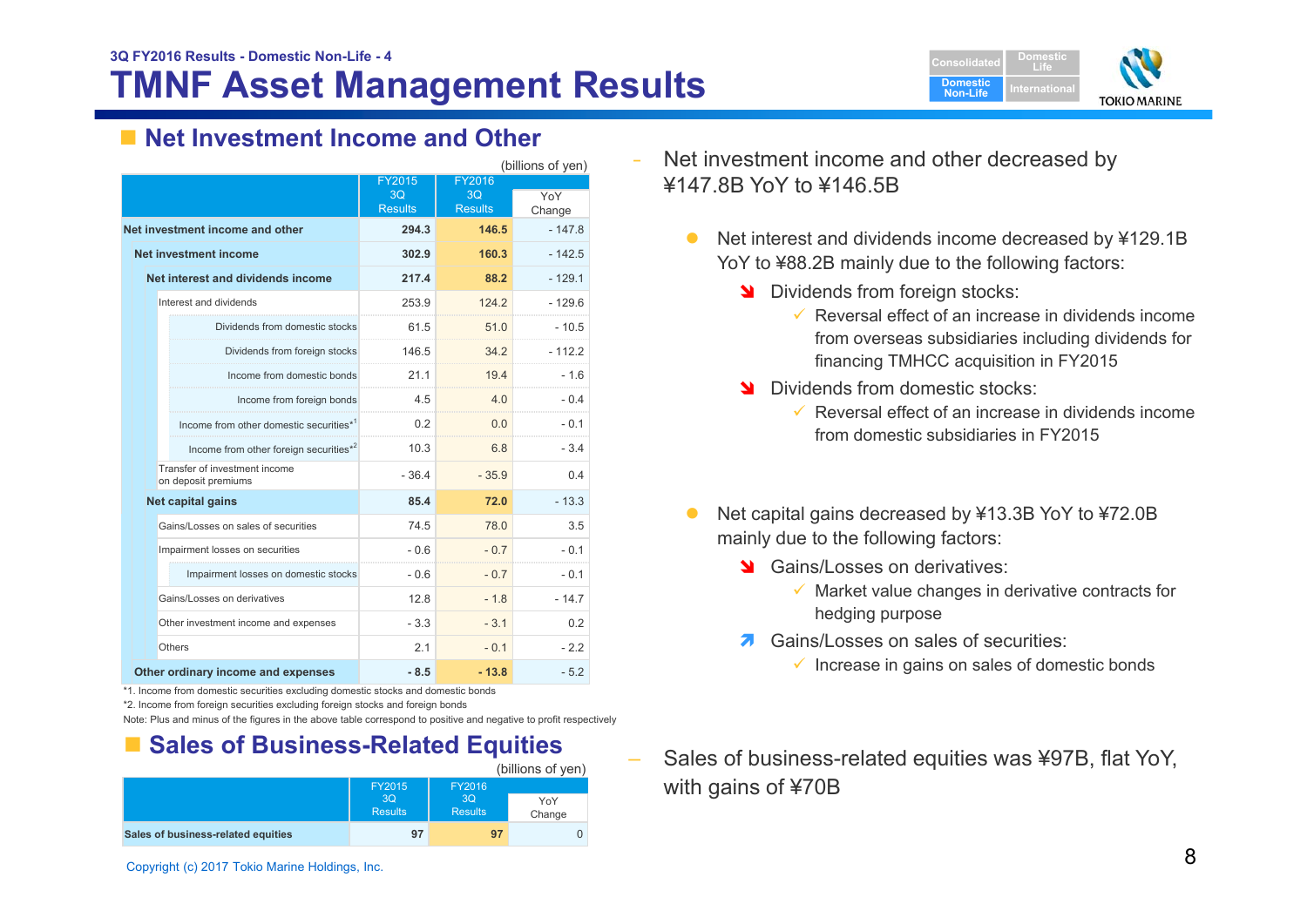# **NF Financial Results**



# **Changes in Major P/L Items**

| $\cdots$<br>(billions of yen)                                                            |                                                 |                                |                                |                |  |  |
|------------------------------------------------------------------------------------------|-------------------------------------------------|--------------------------------|--------------------------------|----------------|--|--|
|                                                                                          |                                                 | FY2015<br>3O<br><b>Results</b> | FY2016<br>3Q<br><b>Results</b> | YoY<br>Change  |  |  |
| <b>Underwriting profit/loss</b>                                                          |                                                 | 4.0                            | 5.1                            | 1.1            |  |  |
| (Underwriting profit/loss: excluding<br>provision/reversal of catastrophe loss reserves) |                                                 | 6.5                            | 9.6                            | 3.1            |  |  |
|                                                                                          | Net premiums written (Private insurance)        | 90.0                           | 91.1                           | 1.0            |  |  |
|                                                                                          | Net premiums earned (Private insurance)         | 90.3                           | 90.9                           | 0.5            |  |  |
|                                                                                          | Net incurred losses (Private insurance)*        | $-53.3$                        | $-50.1$                        | 3.2            |  |  |
|                                                                                          | Natural catastrophe losses                      | $-4.4$                         | $-1.8$                         | 2.6            |  |  |
|                                                                                          | Other than above                                | $-48.8$                        | $-48.3$                        | 0.5            |  |  |
|                                                                                          | Business expenses (Private insurance)           | $-30.4$                        | $-31.1$                        | $-0.7$         |  |  |
|                                                                                          | Provision/Reversal of catastrophe loss reserves | $-2.4$                         | $-4.4$                         | $-1.9$         |  |  |
|                                                                                          | Fire                                            | 1.3                            | $-0.6$                         | $-1.9$         |  |  |
|                                                                                          | Auto                                            | $-3.1$                         | $-3.1$                         | 0.0            |  |  |
|                                                                                          | Net investment income (loss) and other          | 1.8                            | 0.6                            | $-1.1$         |  |  |
|                                                                                          | Net investment income/loss                      | 2.0                            | 1.4                            | $-0.5$         |  |  |
|                                                                                          | Interest and dividends                          | 3.3                            | 2.9                            | $-0.3$         |  |  |
|                                                                                          | Gains/Losses on sales of securities             | 0.2                            | 0.1                            | $-0.0$         |  |  |
| <b>Ordinary profit/loss</b>                                                              |                                                 | 5.6                            | 5.5                            | $-0.1$         |  |  |
| <b>Extraordinary gains/losses</b>                                                        |                                                 | $-0.2$                         | $-0.1$                         | 0 <sub>1</sub> |  |  |
| <b>Net income/loss</b>                                                                   |                                                 | 3.8                            | 3.8                            | 0.0            |  |  |
| Loss ratio (Private insurance, E/I basis)*                                               |                                                 | 59.0%                          | 55.1%                          | $-3.9pt$       |  |  |
| <b>Expense ratio (Private insurance)</b>                                                 |                                                 | 33.8%                          | 34.2%                          | 0.5pt          |  |  |
|                                                                                          | E/I Combined ratio (Private insurance)*         | 92.8%                          | 89.3%                          | $-3.5pt$       |  |  |

– Underwriting Profit

Increased by ¥1.1B YoY to ¥5.1B mainly due to the following factors:

- $\bullet$  Net premiums written (Private insurance)
	- $\lambda$  Increased due to a decrease in premiums ceded in fire, in addition to rate revisions and expansion of coverage in auto, etc.
- $\bullet$  Net incurred losses (Private insurance)
	- Reversal effect of an increase in net incurred losses relating to natural catastrophes in FY2015
- $\bullet$  Catastrophe loss reserves
	- S Reversal effect of the taken down in fire in FY2015

## – Net Investment Income and Other Decreased by ¥1.1B YoY to ¥0.6B due to a decrease in interest and dividends income, etc.

### – Net Income

Accordingly, remained flat YoY at ¥3.8B

\* Including loss adjustment expenses

1. Plus and minus of the figures in the above table correspond to positive and negative to profit respectively

2. Private insurance includes all lines excluding compulsory automobile liability insurance and residential

earthquake insurance

<sup>(</sup>Notes)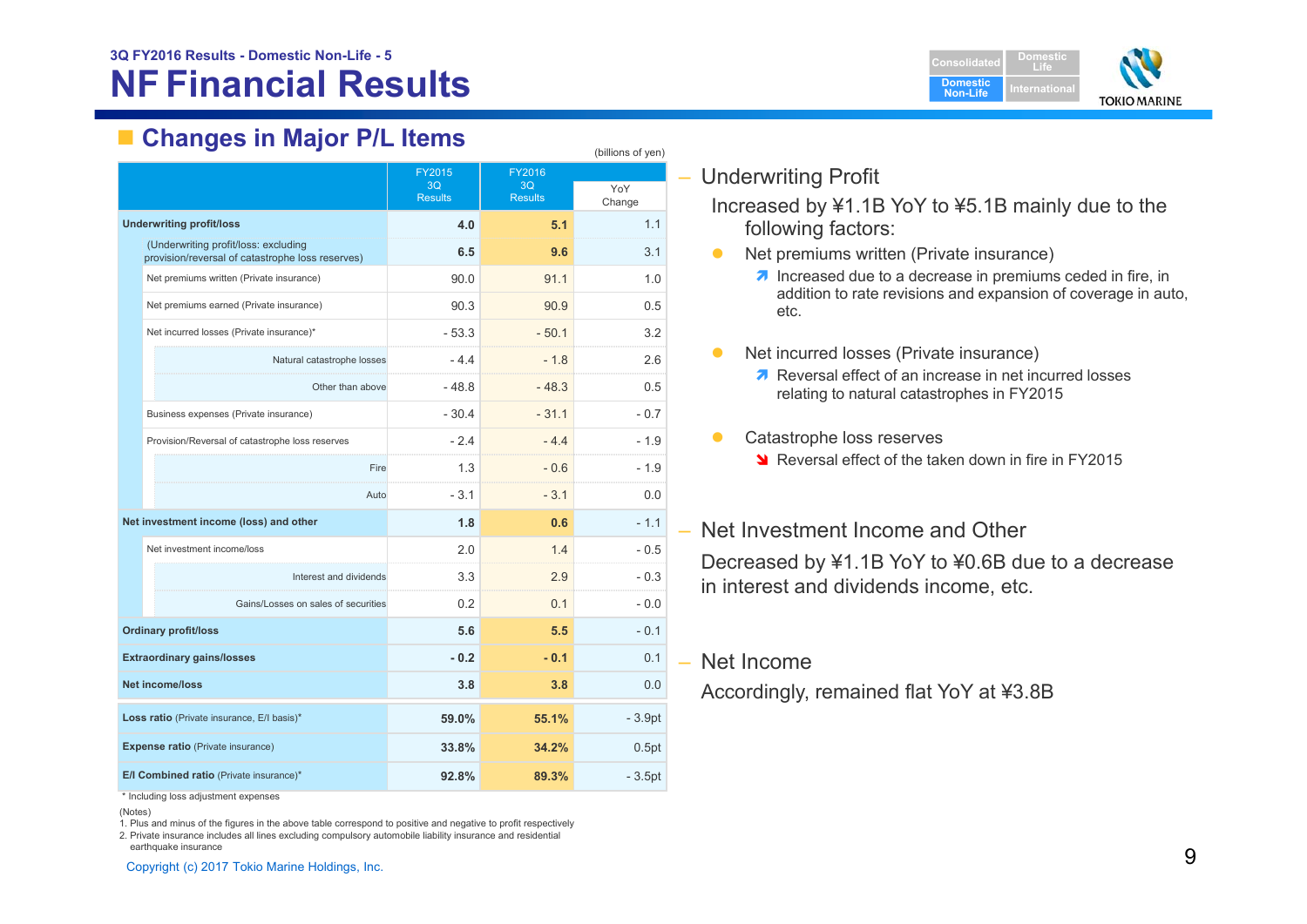

# ■ **Annualized Premiums (ANP)**

|                         |                                          |                |                |        | (billions of yen) |
|-------------------------|------------------------------------------|----------------|----------------|--------|-------------------|
|                         |                                          | <b>FY2015</b>  | FY2016         |        |                   |
|                         |                                          | 3Q             | 3Q             | YoY    |                   |
|                         |                                          | <b>Results</b> | <b>Results</b> | Change | $\%$              |
| <b>New policies ANP</b> |                                          | 81.6           | 76.5           | $-5.0$ | $-6.2%$           |
|                         | excluding long-term saving-type products | 65.6           | 69.3           | 3.7    | 5.7%              |
| In-force policies ANP   |                                          | 778.2          | 812.2          | 34.0   | 4.4%              |

\* Individual annuity and "*whole life with long-term discount* "

# ■ Key Figures in Financial Accounting

|                              |                              |                                       |                                | (DIIIIOITS OF AGLI) |
|------------------------------|------------------------------|---------------------------------------|--------------------------------|---------------------|
|                              |                              | <b>FY2015</b><br>3Q<br><b>Results</b> | FY2016<br>3Q<br><b>Results</b> | YoY<br>Change       |
| <b>Ordinary income</b>       |                              | 795.8                                 | 729.3                          | $-66.5$             |
|                              | Insurance premiums and other | 584.2                                 | 617.1                          | 32.8                |
| <b>Net income</b>            |                              | 16.7                                  | 11.8                           | $-4.8$              |
| <b>Core operating profit</b> |                              | 21.9                                  | 24.0                           | 2.0                 |

### – New Policies ANP

- Decreased by 6.2% YoY due to limiting the sales of individual annuities, etc.
- Excluding long-term saving type products, increased by 5.7% YoY due to an increase in sales of protection-type products including a new product of household income term insurance released in FY2016, while the sales of new cancer products released in FY2015 leveled off YoY
- In-force Policies ANP
	- Increased by 4.4% YoY due to an increase in new policies exceeding the decrease associated with lumpsum payout upon maturities in variable annuities
- Net Income

 $(b)$ illions of  $y$ 

- Decreased by ¥4.8B YoY to ¥11.8B due to a decrease in gains on sales of securities and the reversal effect of take down of contingency reserves in FY2015 relating to variable annuities, etc.
- – Core Operating Profit
	- Increased by ¥2.0B YoY to ¥24.0B mainly due to a decrease in net provision for underwriting reserves owing to limiting sales of individual annuities, etc.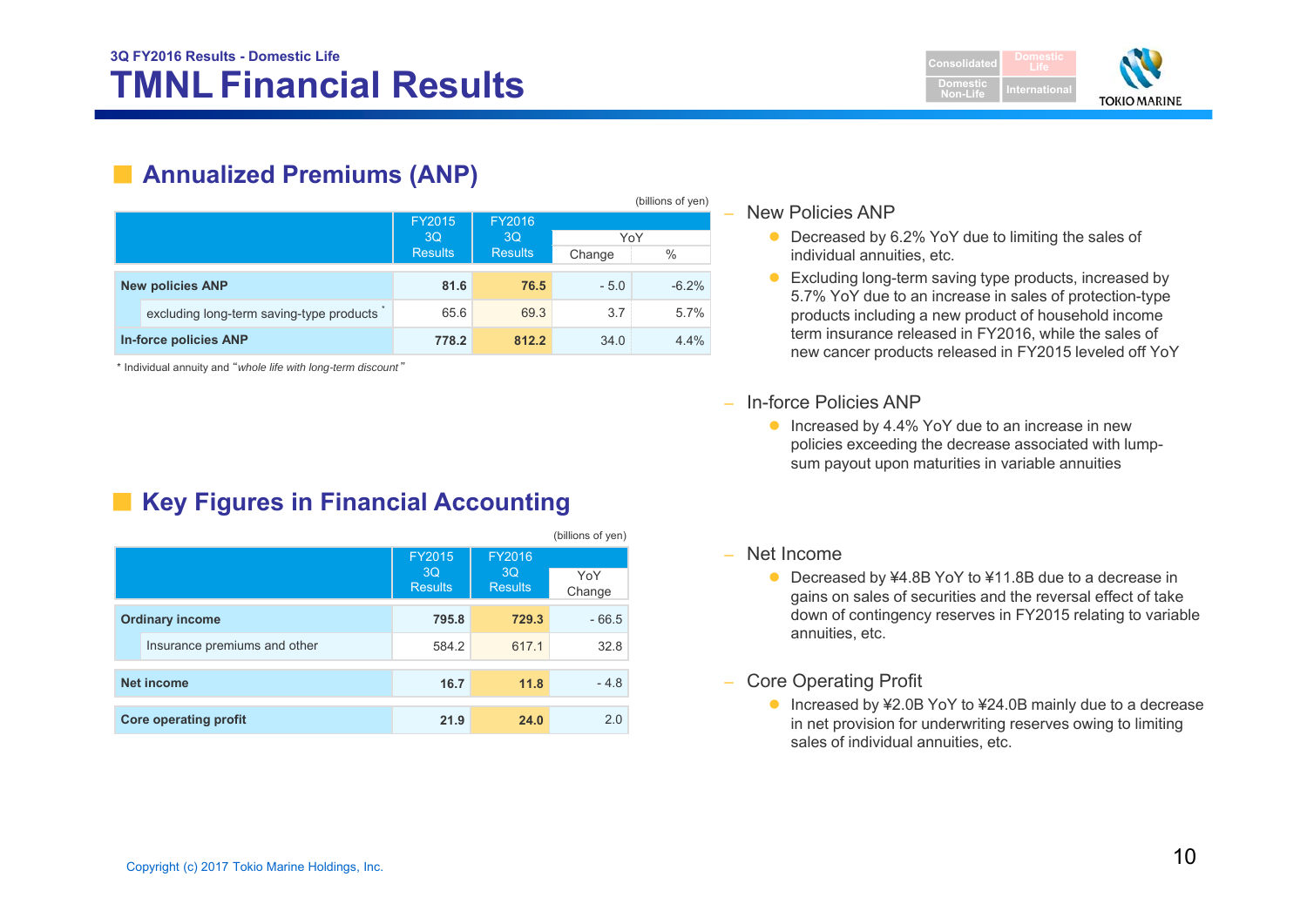|                              |                                   | <b>FY2015</b><br>3Q                  | <b>FY2016</b><br>3Q                  |         |        |                                               |  |
|------------------------------|-----------------------------------|--------------------------------------|--------------------------------------|---------|--------|-----------------------------------------------|--|
|                              |                                   | <b>Results</b>                       | <b>Results</b>                       | YoY     |        | (Ref.)                                        |  |
| Applied FX rate<br>(USD/JPY) |                                   | As of end-<br>Sep. 2015<br>JPY 119.9 | As of end-<br>Sep. 2016<br>JPY 101.1 | Change  | $\%$   | YoY<br>(Excluding<br>FX effects) <sup>2</sup> |  |
|                              | North America                     | 510.1                                | 696.1                                | 186.0   | 36%    | 62%                                           |  |
|                              | Europe                            | 116.8                                | 92.6                                 | $-24.2$ | $-21%$ | 10%                                           |  |
|                              | South &<br><b>Central America</b> | 76.9                                 | 83.7                                 | 6.7     | 9%     | 7%                                            |  |
|                              | Asia<br>(incl. Middle East)       | 86.1                                 | 78.8                                 | $-7.3$  | $-8%$  | 5%                                            |  |
|                              | Reinsurance                       | 163.1                                | 119.5                                | $-43.5$ | $-27%$ | $-12%$                                        |  |
| Total Non-Life <sup>*1</sup> |                                   | 953.3                                | 1,070.8                              | 117.5   | 12%    | 33%                                           |  |
| Life                         |                                   | 59.9                                 | 60.9                                 | 1.0     | 2%     | 15%                                           |  |
| <b>Total</b>                 |                                   | 1,013.2                              | 1,131.8                              | 118.6   | 12%    | 32%                                           |  |

\*2: Excluding FX effects due to yen conversion \*1: Total Non-Life figures include some life insurance figures of composite overseas subsidiaries

The above figures of International Insurance Business are the total of foreign branches of TMNF, equity method investees, and non-consolidated companies, etc. which are aligned with the disclosure format of our IR materials from before

 Increased by 12% YoY due to the appreciation of the yen despite significant increase (by 32% YoY) on a local currency basis due to contribution from TMHCC and the progress of growth measures in each business segment, etc.

#### North America

(billions of yen, except for %)

- $\bullet$  TMHCC expanded its specialty insurance products sales mainly in North America and contributed to the growth of international business
- $\bullet$  NPWs of Philadelphia and Delphi increased on a local currency basis mainly due to rate increases in renewal book and an increase in new business book, while decreased on a yen basis

### Europe

 $\bullet$  Decreased due to yen's appreciation while increased on a local currency basis due to business expansion at Tokio Marine Kiln, etc.

#### South & Central America

 $\bullet$ Increased mainly due to auto insurance sales growth in Brazil

#### Asia (incl. Middle East)

 $\bullet$  Decreased due to yen's appreciation while increased on a local currency basis due to auto insurance sales growth in Taiwan and Thailand, etc.

#### **Reinsurance**

 $\bullet$  Decreased mainly due to the reversal effect of an increase in multi-year policies in FY2015

#### Life

 $\bullet$  Increased mainly due to sales growth in Singapore and **Thailand** 

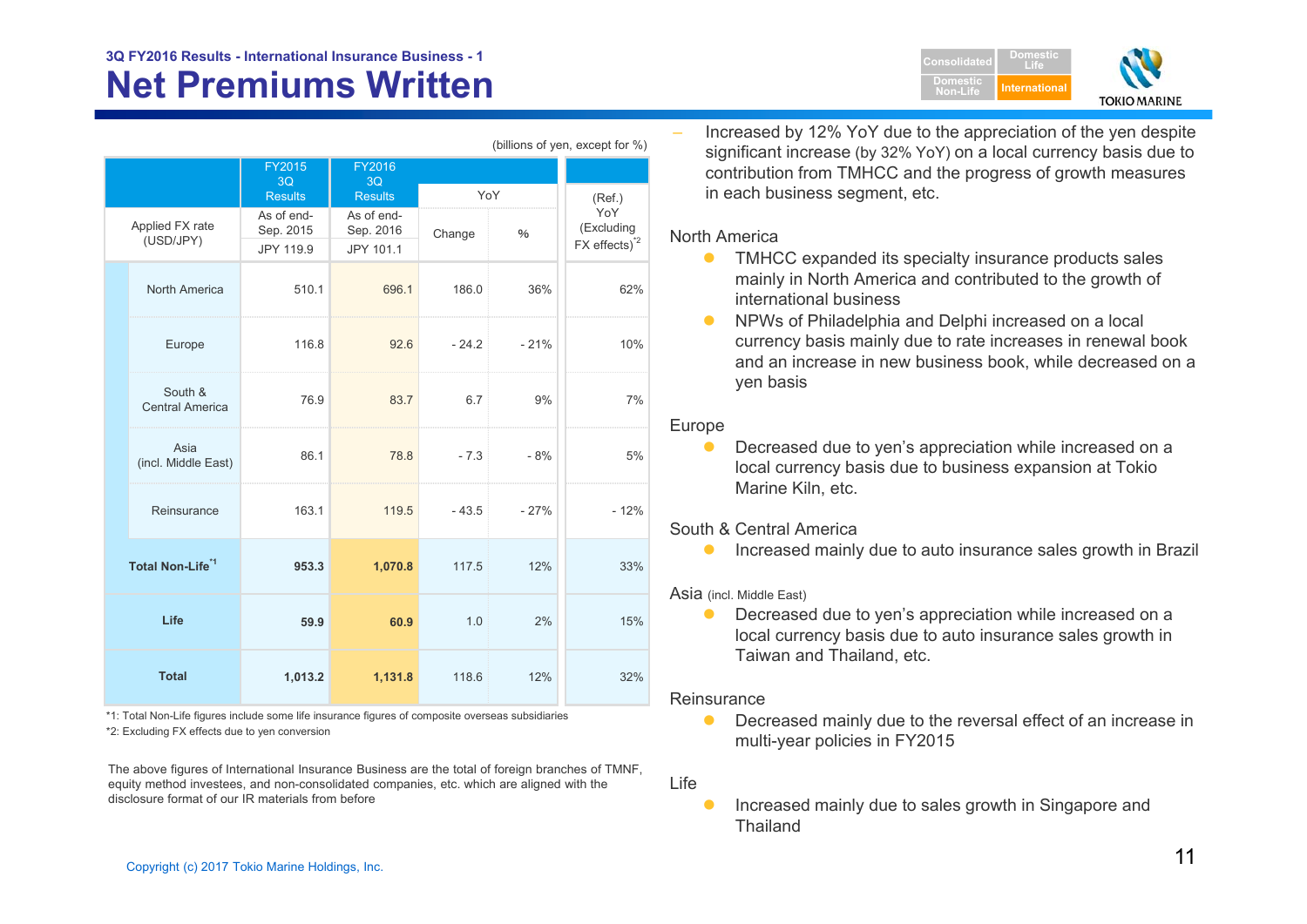# **Business Unit Profits Alternational Second Profits Alternational Profits International**



| (billions of yen, except for %)    |                                   |                                              |                         |        |               |                          |
|------------------------------------|-----------------------------------|----------------------------------------------|-------------------------|--------|---------------|--------------------------|
|                                    |                                   | FY2015                                       | FY2016                  |        |               |                          |
|                                    |                                   | 3Q<br>3Q<br><b>Results</b><br><b>Results</b> |                         | YoY    | (Ref.)        |                          |
| Applied FX rate<br>(USD/JPY)       |                                   | As of end-<br>Sep. 2015                      | As of end-<br>Sep. 2016 | Change | $\frac{0}{6}$ | YoY<br>(Excluding        |
|                                    |                                   | JPY 119.9                                    | JPY 101.1               |        |               | FX effects) <sup>2</sup> |
|                                    | North America                     | 67.5                                         | 88.8                    | 21.3   | 32%           | 56%                      |
|                                    | Europe                            | 4.0                                          | 10.9                    | 6.9    | 170%          | 277%                     |
|                                    | South &<br><b>Central America</b> | 3.6                                          | 2.5                     | $-1.1$ | $-31%$        | $-30%$                   |
|                                    | Asia<br>(incl. Middle East)       | 11.7                                         | 5.7                     | $-5.9$ | $-51%$        | $-42%$                   |
|                                    | Reinsurance                       | 9.2                                          | 9.3                     | 0.1    | $1\%$         | 20%                      |
| <b>Total Non-Life<sup>*1</sup></b> |                                   | 95.8                                         | 117.0                   | 21.2   | 22%           | 46%                      |
| Life<br><b>Total</b>               |                                   | 0.6                                          | 4.3                     | 3.7    | 616%          | 663%                     |
|                                    |                                   | 95.5                                         | 120.4                   | 24.8   | 26%           | 51%                      |

\*2: Excluding FX effects due to yen conversion \*1: Total Non-Life figures include some life insurance figures of composite overseas subsidiaries

The above figures of International Insurance Business are the total of foreign branches of TMNF, equity method investees, and non-consolidated companies, etc. which are aligned with the disclosure format of our IR materials from before

 Increased by ¥24.8B YoY (by 26% YoY) due to the appreciation of the yen despite significant increase (by 51% YoY) on a local currency basis due to contribution from TMHCC and the progress of growth measures in each business segment, etc.

### North America

- $\bullet$  TMHCC maintained high profitability and contributed to the growth of international business
- $\bullet$  Profits of Philadelphia and Delphi decreased due to yen's appreciation while increased on a local currency basis mainly due to an increase in investment income associated with business expansion, etc.

### Europe

 $\bullet$  Increased mainly due to foreign exchange gains and the reversal effect of large losses in FY2015

### South & Central America

 $\bullet$  Decreased mainly due to an increase in loss ratio as a result of large losses etc. in Brazil

### Asia (incl. Middle East)

 $\bullet$  Decreased mainly due to large losses and the reversal effect of temporary factors in FY2015

### **Reinsurance**

- $\bullet$  Almost flat YoY due to yen's appreciation while increased on a local currency basis mainly due to foreign exchange gains and the reversal effect of a large loss in FY2015
- Life
	- $\bullet$  Increased mainly due to an increase of unrealized gains on bonds in accordance with decline of interest rates in Singapore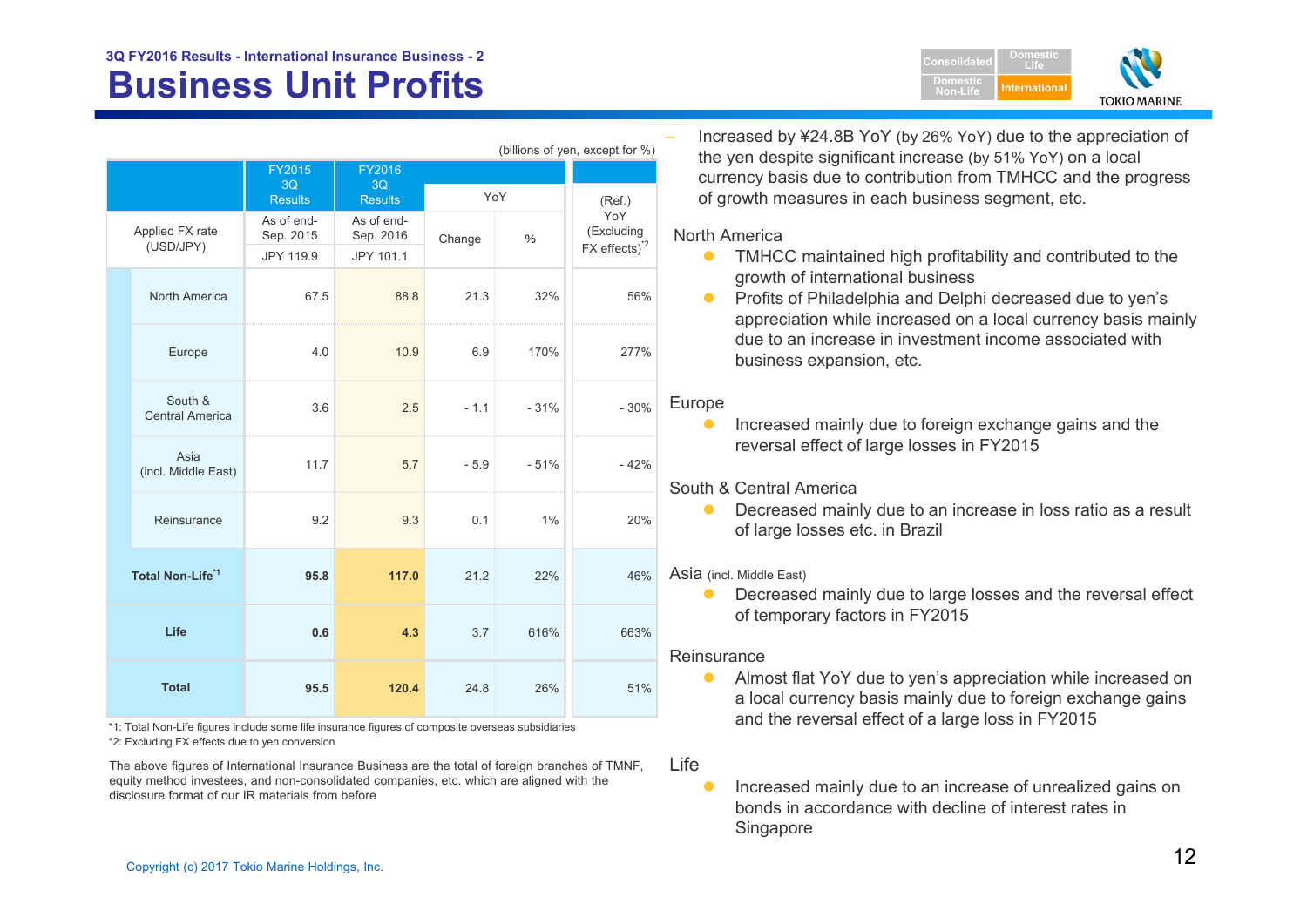# **North America (Breakdown) International**



## **Net Premiums Written**

(billions of yen, except for %)

|                 | <b>FY2015</b><br>3Q     | <b>FY2016</b><br>3Q     | ,       |        |                                                         |
|-----------------|-------------------------|-------------------------|---------|--------|---------------------------------------------------------|
|                 | <b>Results</b>          | <b>Results</b>          | YoY     |        | (Ref.)<br>YoY<br>(Excluding<br>FX effects) <sup>*</sup> |
| Applied FX rate | As of end-<br>Sep. 2015 | As of end-<br>Sep. 2016 | Change  | $\%$   |                                                         |
| (USD/JPY)       | JPY 119.9               | JPY 101.1               |         |        |                                                         |
| Philadelphia    | 262.4                   | 234.0                   | $-28.3$ | $-11%$ | 6%                                                      |
| Delphi          | 186.8                   | 168.2                   | $-18.5$ | $-10%$ | 7%                                                      |
| <b>TMHCC</b>    |                         | 240.4                   | 240.4   | -      |                                                         |

\* Excluding FX effects due to yen conversion

# **Business Unit Profits**

| (DIIIIUITS UL VEIT, EXUEPLIUI 70) |                         |                         |                |                          |                                               |  |
|-----------------------------------|-------------------------|-------------------------|----------------|--------------------------|-----------------------------------------------|--|
|                                   | <b>FY2015</b>           | <b>FY2016</b>           | YoY            |                          |                                               |  |
|                                   | 3Q<br><b>Results</b>    | 3Q<br><b>Results</b>    |                |                          | (Ref.)                                        |  |
| Applied FX rate                   | As of end-<br>Sep. 2015 | As of end-<br>Sep. 2016 | Change<br>$\%$ |                          | YoY<br>(Excluding<br>FX effects) <sup>*</sup> |  |
| (USD/JPY)                         | <b>JPY 119.9</b>        | JPY 101.1               |                |                          |                                               |  |
| Philadelphia                      | 32.6                    | 29.0                    | $-3.6$         | $-11%$                   | 6%                                            |  |
| Delphi                            | 30.0                    | 26.2                    | $-3.7$         | $-13%$                   | $4\%$                                         |  |
| <b>TMHCC</b>                      |                         | 31.7                    | 31.7           | $\overline{\phantom{0}}$ |                                               |  |

 $(billione of von  $even (b.l)$ )$ 

\* Excluding FX effects due to yen conversion